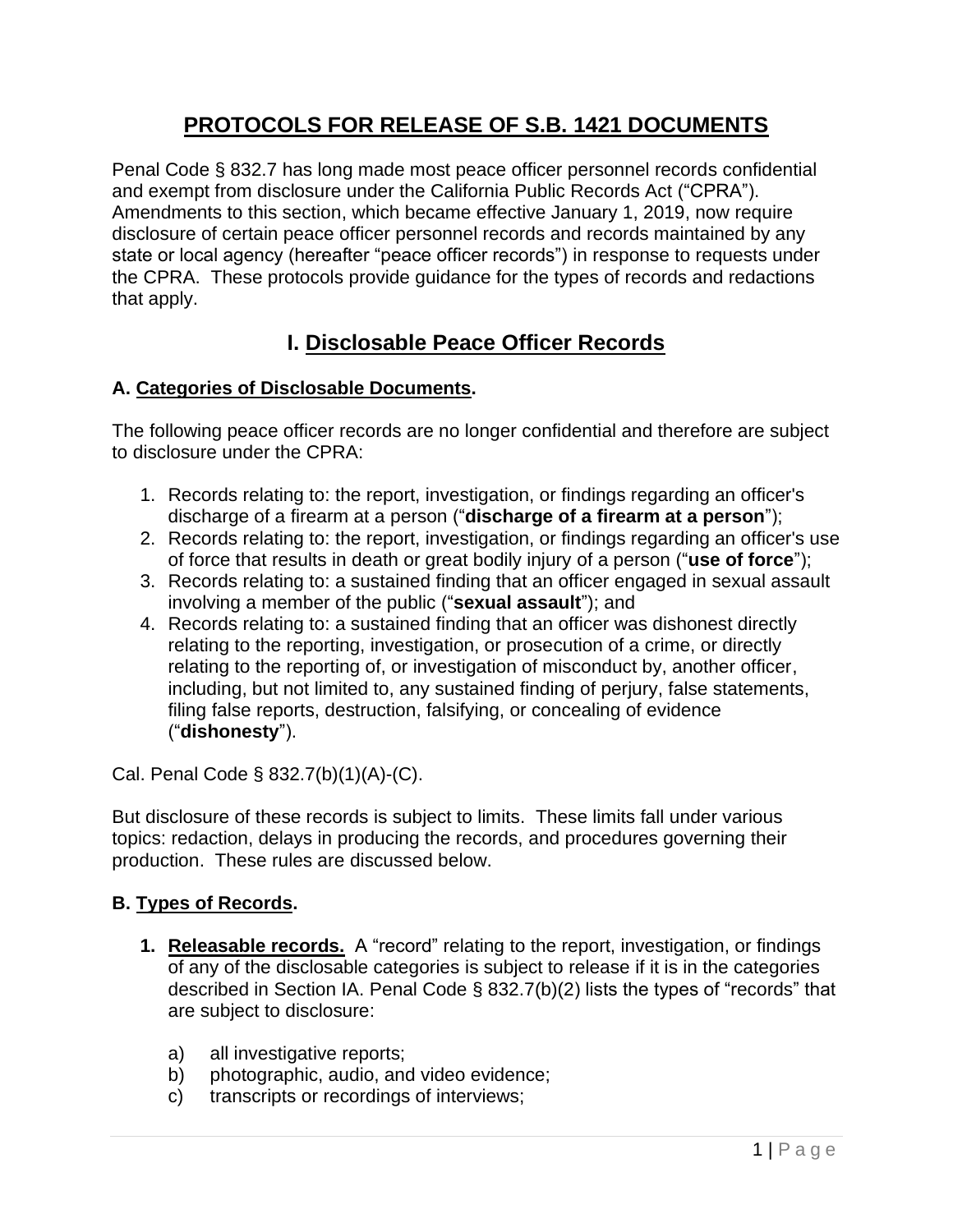- d) autopsy reports;
- e) all materials compiled and presented for review to the district attorney or to any person or body charged with determining whether to file criminal charges against an officer in connection with an incident, or whether the officer's action was consistent with law and agency policy for purposes of discipline or administrative action, or what discipline to impose or corrective action to take;
- f) documents setting forth findings or recommended findings;
- g) copies of disciplinary records relating to the incident, including any letters of intent to impose discipline, any documents reflecting modifications of discipline due to the Skelly or grievance process, and letters indicating final imposition of discipline or other documentation reflecting implementation of corrective action.
- **2. Personnel Records.** Personnel records are not subject to release without a court order, except as provided under the amendments described in these Protocols. Cal. Penal Code § 832.7. Cal. Penal Code § 832.8 defines "personnel records" as any file maintained under that individual's name by his or her employing agency and containing records relating to any of the following:
	- a) Personal data, including marital status, family members, educational and employment history, home addresses, or similar information.
	- b) Medical history.
	- c) Election of employee benefits.
	- d) Employee advancement, appraisal, or discipline except as specifically required by Cal. Penal Code § 832.7(b).
	- e) Complaints, or investigations of complaints, concerning an event or transaction in which he or she participated, or which he or she perceived, and pertaining to the manner in which he or she performed his or her duties except as specifically required by Cal. Penal Code § 832.7(b).
	- f) Any other information the disclosure of which would constitute an unwarranted invasion of personal privacy.
- **3. Records from prior investigations.** A record from a separate and prior investigation or assessment of a separate incident shall not be released unless it is independently subject to disclosure pursuant to Cal. Penal Code § 832.7(b).

## **C. Important Notes for each of the disclosable categories.**

- **1. Sustained Findings only required for sexual assault and dishonesty categories.** For the sexual assault and dishonesty categories, a sustained finding is required. No sustained finding is required for the disclosure of documents for discharge of a firearm at a person or use of force categories.
	- a) "Sustained" means a final determination by an investigating agency, commission, board, hearing officer, or arbitrator, as applicable, following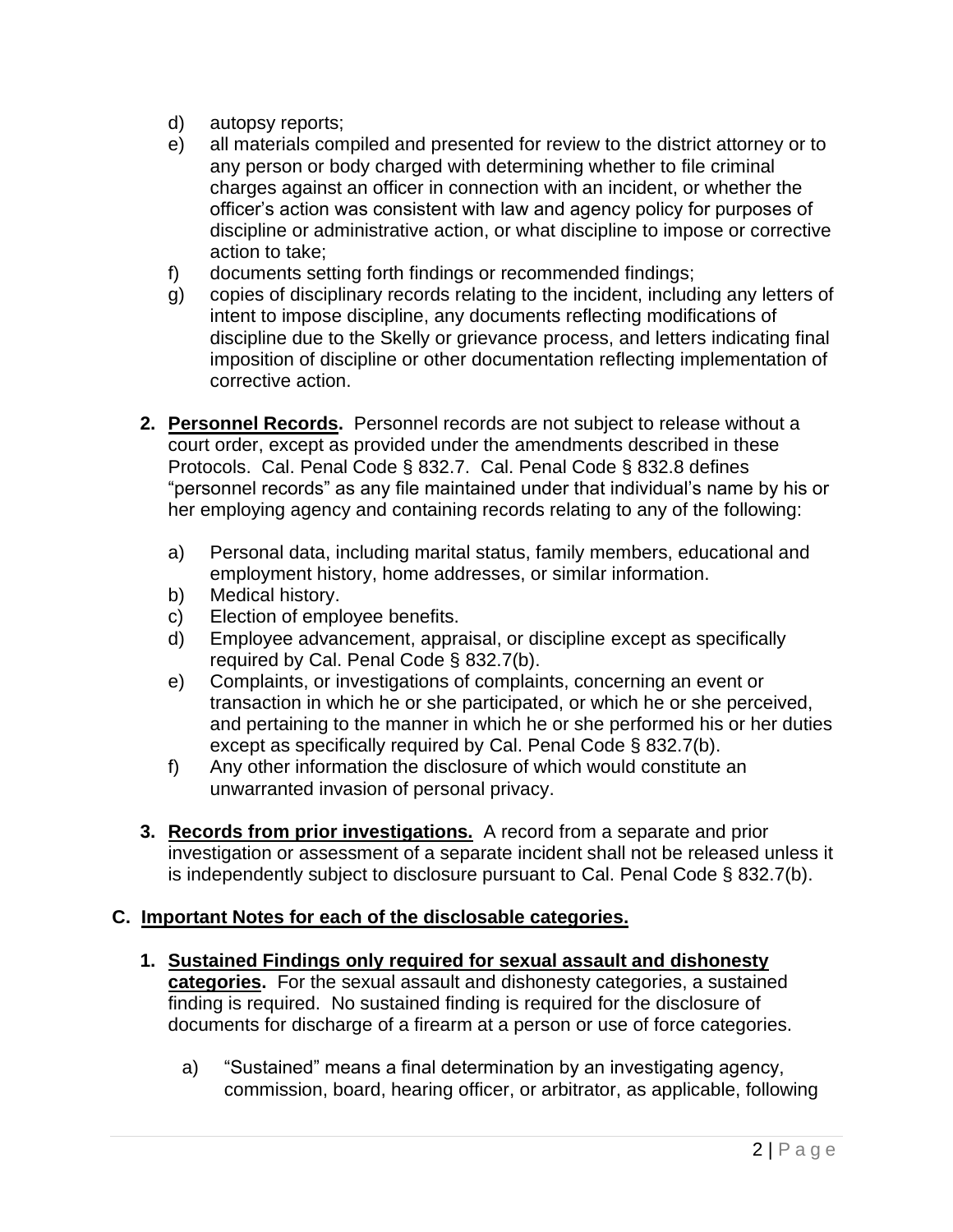an investigation and opportunity for an administrative appeal pursuant to Sections 3304 and 3304.5 of the Government Code, that the actions of the peace officer or custodial officer were found to violate law or Department policy.

- b) There is no sustained finding if the officer resigns or retires any time before the Commission or the Chief makes a final determination. If the Commission **Department** continues its investigation despite the officer's retirement or resignation, the charges will be sustained if the Commission **Department** has made a final determination sustaining a finding and the officer has been afforded the opportunity to appeal.
- c) The findings are not sustained if the officer files a timely appeal from the Chief's decision to the Commission, during the pendency of the appeal.
- d) The findings are not sustained if the officer files a timely appeal to an Administrative Law Judge, during the pendency of the appeal.
- e) The findings are sustained if the officer files a writ in court and challenges the Commission or Administrative Law Judge's findings.
- f) A determination of the Department of Police Accountability to sustain a complaint of police officer misconduct is not a sustained finding for the purposes of Cal. Penal Code § 832.8 because the officer does not have the opportunity to pursue an appeal under Sections 3304 and 3304.5 at that stage of the process.
- **2. Off-Duty Conduct.** This statute covers off-duty conduct, if the off-duty conduct relates to a report, investigation, or findings within a disclosable category of peace officer records. If so, then follow all the other rules outlined herein.
- **3. Officer's Discharge at a Person.** This category requires the discharge of a firearm at a person. Cal. Penal Code § 832.7(b)(1)(A)(i).
- **4. Use of Force Records.** This category pertains to records relating to the report, investigation, or findings regarding an officer's use of force that results in death or great bodily injury of a person. However, no "sustained finding" is required for this category. Cal. Penal Code § 832.7(b)(1)(A)(ii).
	- a) Great bodily injury means significant or substantial physical injury, not minor or moderate injury. (*See* Cal. Penal Code, § 12022.7(f); CALCRIM No. 810.) Great bodily injury does not require permanent, prolonged, or protracted bodily damage. (*See People v. Cross*, 45 Cal.4th 58, 64 (2008).) The aggregation of smaller injuries, such as multiple bruises over various body parts, along with swelling, discoloration, and pain that lasts until the day after the incident can be sufficient to show a great bodily injury. (*See People v. Jaramillo*, 98 Cal.App.3d 830, 836 (1979).) Great bodily injury must be determined based on the specific facts of the injury, in accordance with the applicable case law.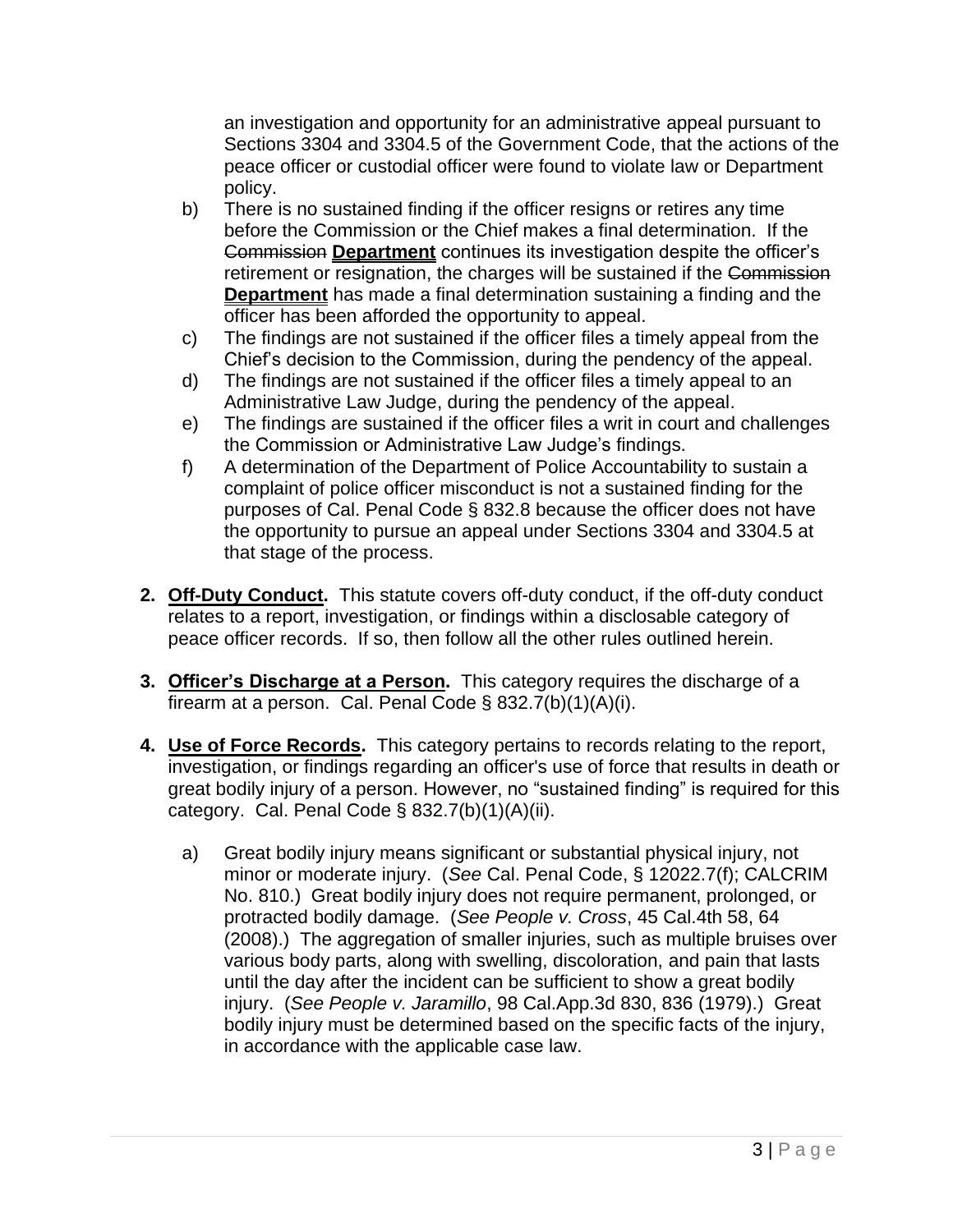- **5. Sexual Assault.** This category pertains to any records relating to an incident in which a *sustained finding* was made by any law enforcement agency or oversight agency that a peace officer engaged in sexual assault involving a member of the public. Cal. Penal Code § 832.7(b)(1)(B)(i).
	- a) "Sexual assault" means the commission or attempted initiation of a sexual act with a member of the public by means of force, threat, coercion, extortion, offer of leniency or other official favor, or under the color of authority. For purposes of this definition, the propositioning for or commission of any sexual act while on duty is considered a sexual assault. Cal. Penal Code § 832.7(b)(1)(B)(ii).
	- b) "Member of the public" means any person not employed by the officer's employing agency and includes any participant in a cadet, explorer, or other youth program affiliated with the agency. Cal. Penal Code § 832.7(b)(1)(B)(iii).
- **6. Dishonesty**. This category pertains to any records relating to an incident in which a *sustained finding* was made by any law enforcement agency or oversight agency of dishonesty by a peace officer directly relating to the reporting, investigation, or prosecution of a crime, or directly relating to the reporting of, or investigation of misconduct by, another peace officer, including, but not limited to, any sustained finding of perjury, false statements, filing false reports, destruction, falsifying, or concealing of evidence. Cal. Penal Code § 832.7(b)(1)(C).

# **II. Redactions**

## **A. Required Redactions**

When disclosing the records identified above, the San Francisco Police Commission ("Commission"), the Police Department, and Department of Police Accountability collectively, and separately referred to as ("Departments") must redact the following information:

- 1. Personal data or information, such as home address, telephone number, or identities of family members, other than the names and work-related information of peace officers. Redact signatures and personal email addresses. Cal. Penal Code  $\S$  832.7(b)(5)(A).
- 2. Information the redaction of which is necessary to preserve the anonymity of complainants and witnesses. Cal. Penal Code § 832.7(b)(5)(B).
	- a) Analyze whether the complainant or witness is anonymous. This limited exemption is about preserving that status. However, redactions should not be made on this basis if anonymity cannot be preserved. For example, if a complainant or witness voluntarily disclosed information to the press or in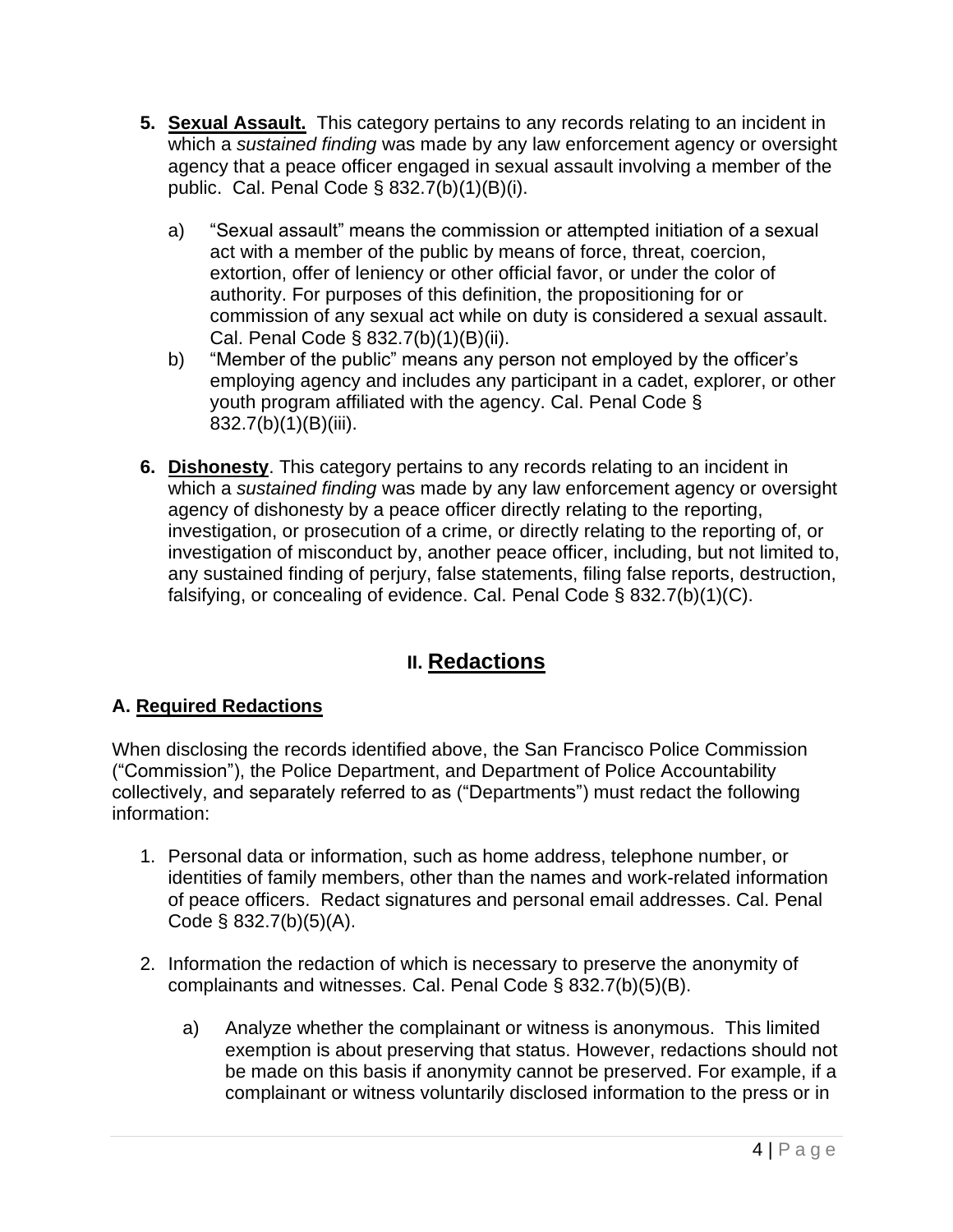litigation, the complainant or witness is probably not anonymous and redactions should not be made in an attempt to render the individual's official statement anonymous. Additionally, even if a complainant or witness identity is determined to be anonymous, their statements do not automatically warrant redaction.

- b) If the complainant or witness is a city employee who is acting within the course and scope of duties, do not redact information identifying the employee unless there is a separate basis for redaction. However, if the city employee is a witness who observed or provided information not within the course and scope of duties, there may be a basis for redacting the information provided that the anonymity element is met. In either scenario, if there is a safety concern then analyze under Section II.A.4.
- c) If you have private employees who were witnesses while are working within the course and scope of their duties, analyze whether it redaction is necessary to preserve their anonymity.
- d) Pre-*Copley Press* cases. Prior to *Copley Press,* police discipline proceedings were open to the public. Post-*Copley Press*, the proceedings are closed. The revisions to the Cal. Penal Code § 832.7 lift the confidentiality provisions on certain documents relating to the disciplinary proceeding but did not overrule *Copley Press*'s holding that the Cal. Penal Code requires that disciplinary proceedings for peace officers be conducted in closed session. If the witness or complainant is anonymous, then redact to the information to preserve that status. If the case was widely reported then do not redact unless there is a safety concern. If there is a safety concern then analyze under Section II.A.4.
- e) Do not redact from transcript proceedings the names of paid witnesses or experts.
- 3. Confidential medical, financial, or other information, where (1) disclosure is specifically prohibited by federal law or would cause an unwarranted invasion of privacy that clearly outweighs the strong public interest that the Legislature found supports the disclosure of records about misconduct and serious use of force by peace officers. Cal. Penal Code § 832.7(b)(5)(C).
- 4. Information as to which there is a specific, articulable, and particularized reason to believe that disclosure would pose a significant danger to the physical safety of a police officer or any person. Cal. Penal Code § 832.7(b)(5)(D).
	- a) The Commission and the Departments shall send a notification to the officer or retired officer whose records may be released, or to any person who is at risk of significant danger from the release, at least 10 business days prior to releasing records.

The notification will be made through Department email and interoffice mail for current officers and by US mail to the last address on file for separated officers. It will advise that responsive records may be released.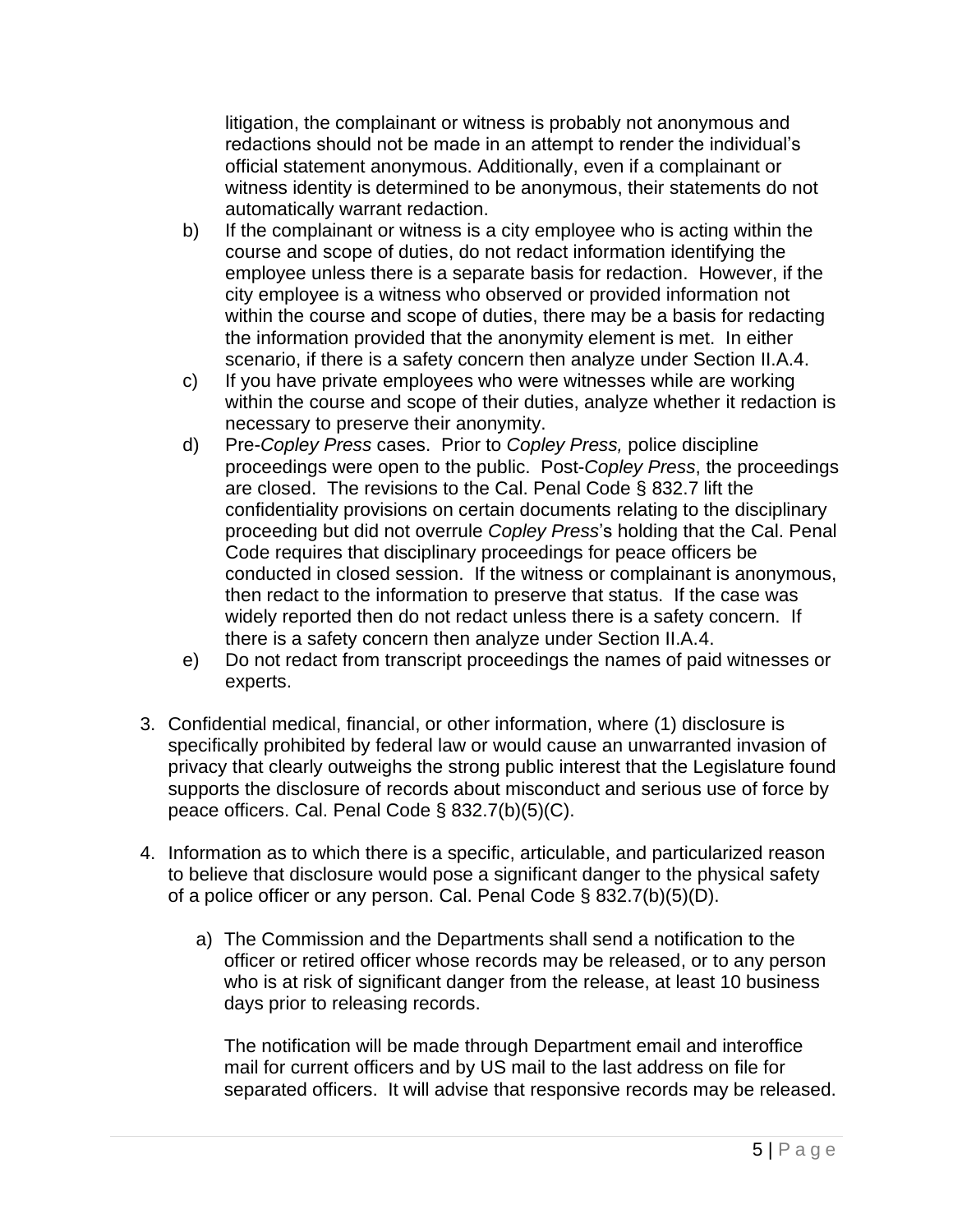b) Special Investigation Division ("SID") shall conduct the threat assessment, document their findings, and recommend redactions to the Commission or Departments only if there is a specific, articulable and particularized reason to conclude that disclosure of the record would pose a significant danger to the physical safety of the officer or another person to warrant redactions. Cal. Penal Code § 832.7(b)(5)(D).

Under no circumstances shall the threat assessment halt the Commission or Departments' work with respect to gathering, reviewing, and production of records. However, prior to releasing the records, the Commission and Departments' staff should confirm with SID whether there is cause to redact records.

- 5. Notwithstanding the new disclosure requirements pertaining to peace officer records, the Commission and Departments continue to observe generally applicable state-law confidentiality provisions and restrictions on release under the CPRA. These include:
	- a) The Commission and the Departments must not release records that are protected by the attorney-client privilege.
	- b) Redact 5150 information under Welfare and Institutions Code § 5328.
	- c) Redact autopsy photos under Civil Code § 129.
	- d) Redact CLETS or CORI information.

Whenever a redaction is made, the basis for such shall be documented by citing the basis as outlined in Cal. Penal Code  $\S$ § 832.7(b)(1)(4) – (8).

#### **B. Redactions for investigation or incident involving multiple officers**

In addition to the above redactions, if an investigation or incident involves allegations of wrongdoing against multiple officers, the Commission and the Departments must redact alleged misconduct that is not independently disclosable, while disclosing information that is pertinent to the investigation of the disclosable conduct. For example, two officers are alleged to have committed sexual assaults against the same individual and the complaints are investigated together. One of those complaints is sustained and one is not. Information about the sustained allegation of misconduct should be released. Information about the unsustained allegation should be redacted, including the identity of the officer alleged to have committed it, except to the extent the information relates to the sustained finding against the other officer. Cal. Penal Code § 832.7(b)(1)(4).

## **C. Discretionary Redaction**

Unless otherwise required, the Commission and the Departments may but are not required to redact "information, including personal identifying information where, on the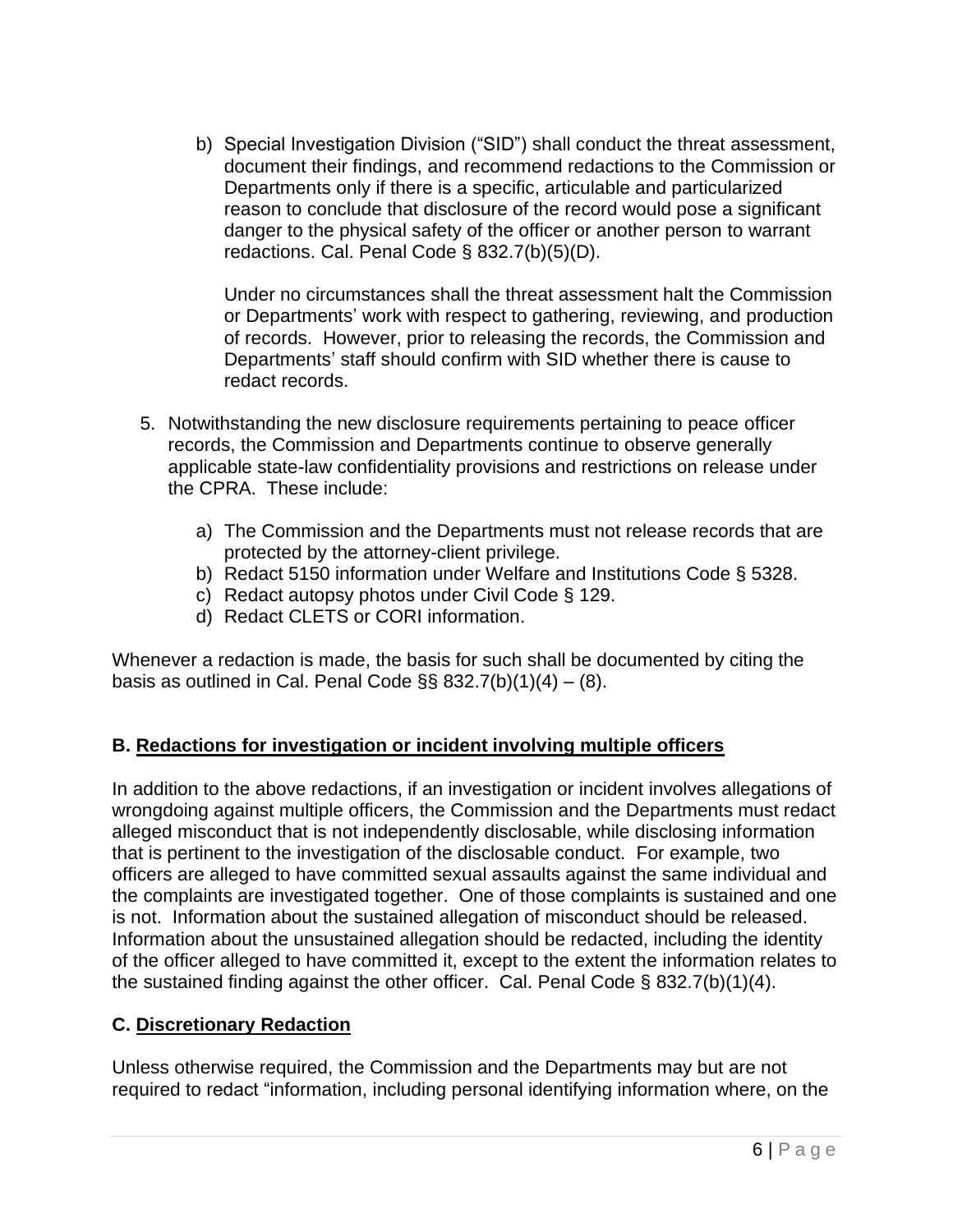facts of the particular case, the public interest served by non-disclosure clearly outweighs the public interest served by disclosure." Cal. Penal Code § 832.7(b)(6).

- 1. Do not base redactions upon whether the information was admitted into evidence during Commission or administrative hearing proceedings.
- 2. Gruesome photos or exposed body parts may be redacted under this provision.

#### **D. S.B. 1421 Exception from Release**

Under S.B. 1421, the Commission and the Departments must not release a record of a civilian complaint, or the investigation, findings, or disposition of that complaint if the department determines that "the complaint is frivolous, as defined in Section 128.5 of the Code of Civil Procedure, or if the complaint is unfounded." Cal. Penal Code § 832.7(b)(1)(8).

## **III. Production of Records**

The Commission and the Departments must respond to a public records request promptly in meeting required timelines. Cal. Govt. Code § 6253(b); Admin. Code § 67.21(b). Under the CPRA, there are two types of requests – standard requests, and immediate disclosure requests – with different response deadlines.

### **A. Standard Requests**

Unless the requester makes an immediate disclosure request, the Commission and the Departments must respond to a request to inspect or copy records within 10 calendar days. Cal. Govt. Code § 6253(c).

- 1. Commission and the Departments may have up to 14 additional calendar days to respond. To invoke such an extension, the Commission or the Departments must inform the requester in writing of the extension within the initial 10-day period, setting forth the reasons for the extension and the date on which a response will be made. Cal. Govt. Code § 6253(c).
- 2. The types of circumstances permitting the extension are limited to the need for the Commission and the Departments to do one or more of the following:
	- a) Search for and collect the requested records from facilities separate from the office processing the request.
	- b) Search for, collect, and appropriately examine a voluminous amount of separate and distinct records included in a single request.
	- c) Consult with another department or agency that has a substantial interest in the response to the request.
	- d) As to electronic information, compile data, write programming language or a computer program, or construct a computer report to extract data.

#### **B. Immediate Disclosure Request**

The Sunshine Ordinance requires a faster response to "immediate disclosure requests"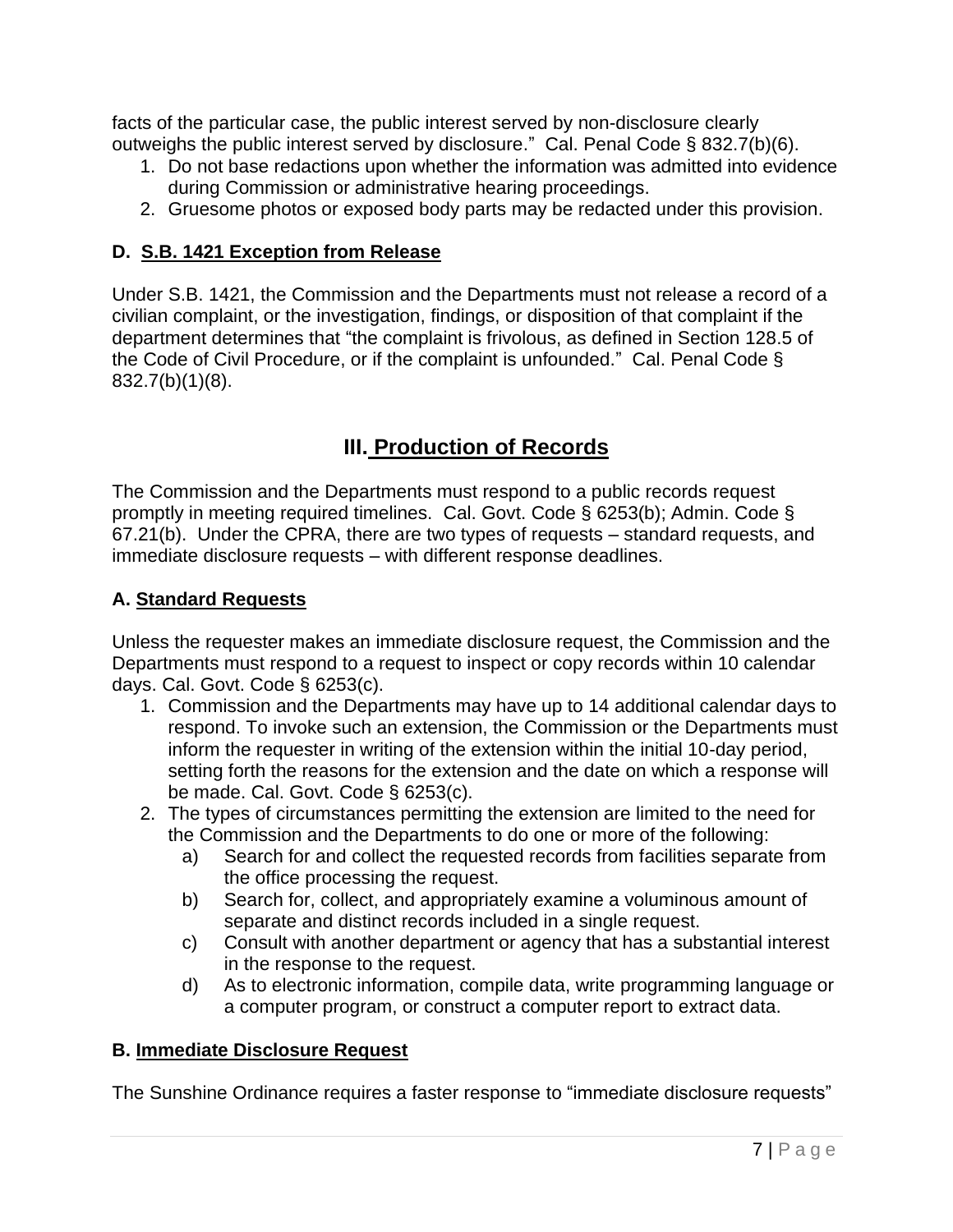for certain types of documents. The purpose of the immediate disclosure request is to expedite the Departments' response to a "simple, routine, or otherwise readily answerable request." Admin. Code § 67.25(a). Immediate disclosure requests must be satisfied no later than the close of business the next business day. Admin. Code § 67.25(a). For example, if a category of disclosable documents were previously redacted and produced then it would be appropriate to immediately disclose the same package to another requester the next business day. To determine whether the records sought are subject to the immediate disclosure consult with the City Attorney's Office.

### **C. Voluminous Requests**

For requests the responses to which are time-consuming and voluminous, the Commission and the Departments should provide records on a rolling basis after notifying the requestor. The Commission and the Departments must produce records as soon as reasonably possible on an incremental or "rolling" basis, when so requested. The Commission and Departments must provide periodic updates to the requestor and an estimated date when the request will be fulfilled until such time as the request has been fulfilled.

### **D. Duty to Assist the Requester**

Under the CPRA, Departments have an obligation to assist the requester to identify records and information that are responsive to the request, or the purpose of the request if stated. If the request appears to include an error, for example in the intended time frame for the records or in the name of an officer identified in the request, the Commission and the Departments have an obligation to assist the requester in clarifying the request and to provide the responsive records.

#### **E. Priority of Release**

Generally, the following factors will be considered in prioritizing requests for release:

- 1. Whether the request is from the Public Defender, defense attorney or impacted family and relates to a pending criminal case, particularly if the individual awaiting trial is in custody.
- 2. Whether the request lists the name(s) of specific officer(s).
- 3. Records related to current SFPD officers may be prioritized above records relating to former SFPD officers.
- 4. Time request has been pending.
- 5. Burden of fulfilling the request.
- 6. Other factors supporting public interest in expedient disclosure.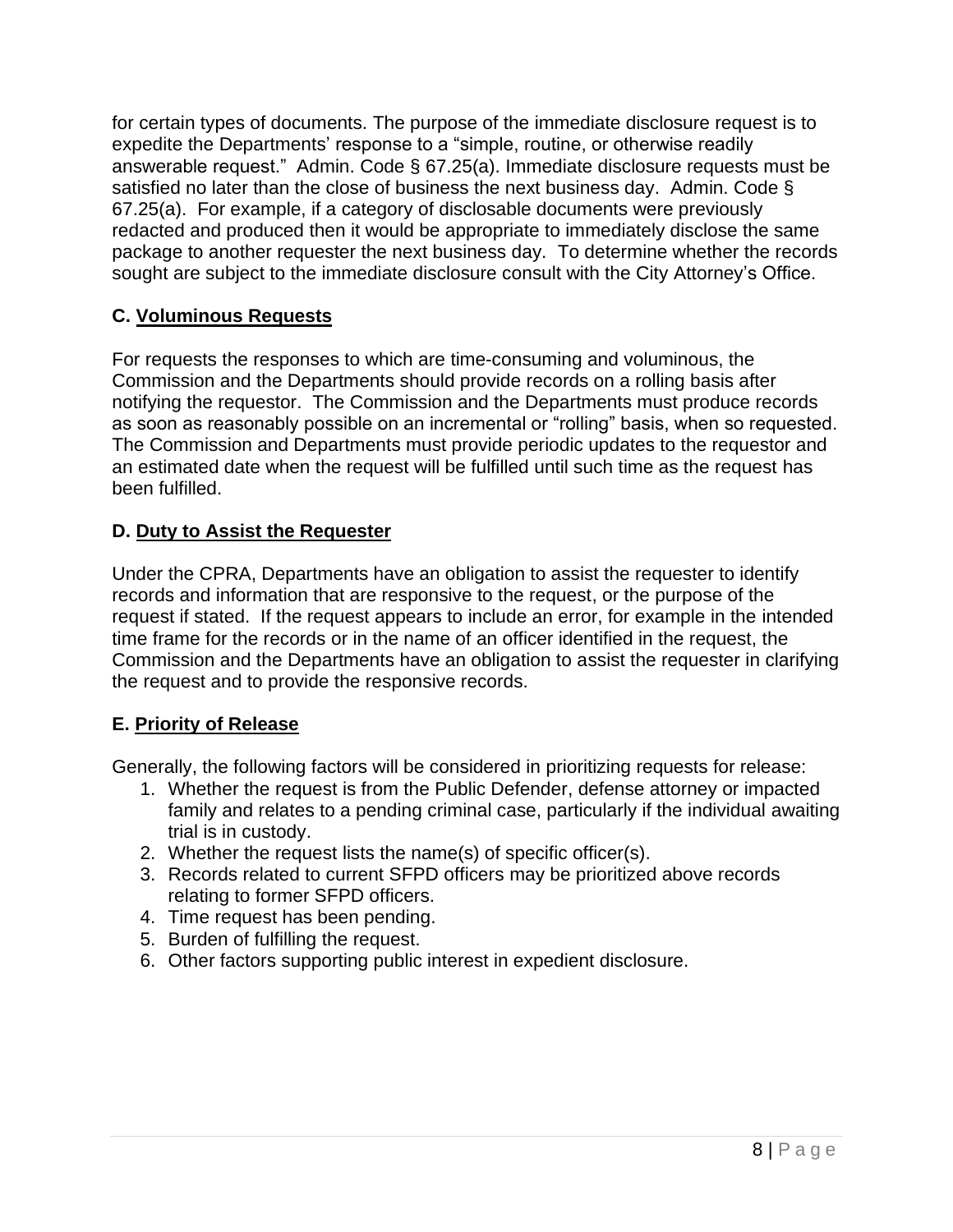## **IV. Delayed Production of Records**

The Departments may delay disclosing records relating to a use of force (either an officer-involved firearm discharge at a person, or any use of force resulting in death or great bodily injury) as follows:

### **A. Delayed Disclosure During an Active Criminal Investigation**

Distinct rules, keyed to the date of the use of force, govern delays in production of records during an active criminal investigation:

- 1. Initial 60-day period during the criminal investigation of the use of force. SFPD and DPA may delay up to 60 days following the date of the use of force, or until the DA files charges, whichever occurs sooner. But the Departments must justify this delay in writing to the requester by demonstrating how the interest in delaying disclosure clearly outweighs the public interest in disclosure. In addition, this writing must include the estimated date for disclosure of the withheld information. Cal. Penal Code § 832.7(b)(1)(7)(A)(i).
- 2. Subsequent periods during the criminal investigation of the use of force. After the 60-day delay following the date of the use of force, the Departments may continue to delay disclosure if it has reason to conclude that disclosure could interfere with a criminal investigation of (a) the officer who used force, or (b) someone other than the officer who used force. Cal. Penal Code § 832.7(b)(1)(7)(A)(ii).

Upon invoking this post-60-day delay, and at subsequent 180-day intervals for each subsequent delay, the Departments must provide in writing to the requester, the specific basis for the Departments' determination that it has reason to believe that disclosure will interfere with the criminal investigation of the officer who used force, or of someone other than the officer who used force. In addition, this writing must include the estimated date for disclosure of the withheld information. In any event, the Departments must provide the information when the specific basis for withholding is resolved, the investigation or proceeding is no longer active, and in no case later than 18 months following the use of force incident, whichever occurs sooner. Cal. Penal Code § 832.7(b)(1)(7)(A)(ii).

But, where the criminal investigation is of someone other than the officer who used the force, the Department may delay disclosure beyond the beyond the 18-month limit if extraordinary circumstances warrant continued delay due to the ongoing criminal investigation. In invoking this exception to the 18-month rule, the Departments must demonstrate in writing to the requester by clear and convincing evidence that the interest in preventing prejudice to the active and ongoing criminal investigation outweighs the public interest in prompt disclosure of the records in question. At this point the Departments must release all information subject to disclosure that does not cause substantial prejudice, including any documents that have otherwise become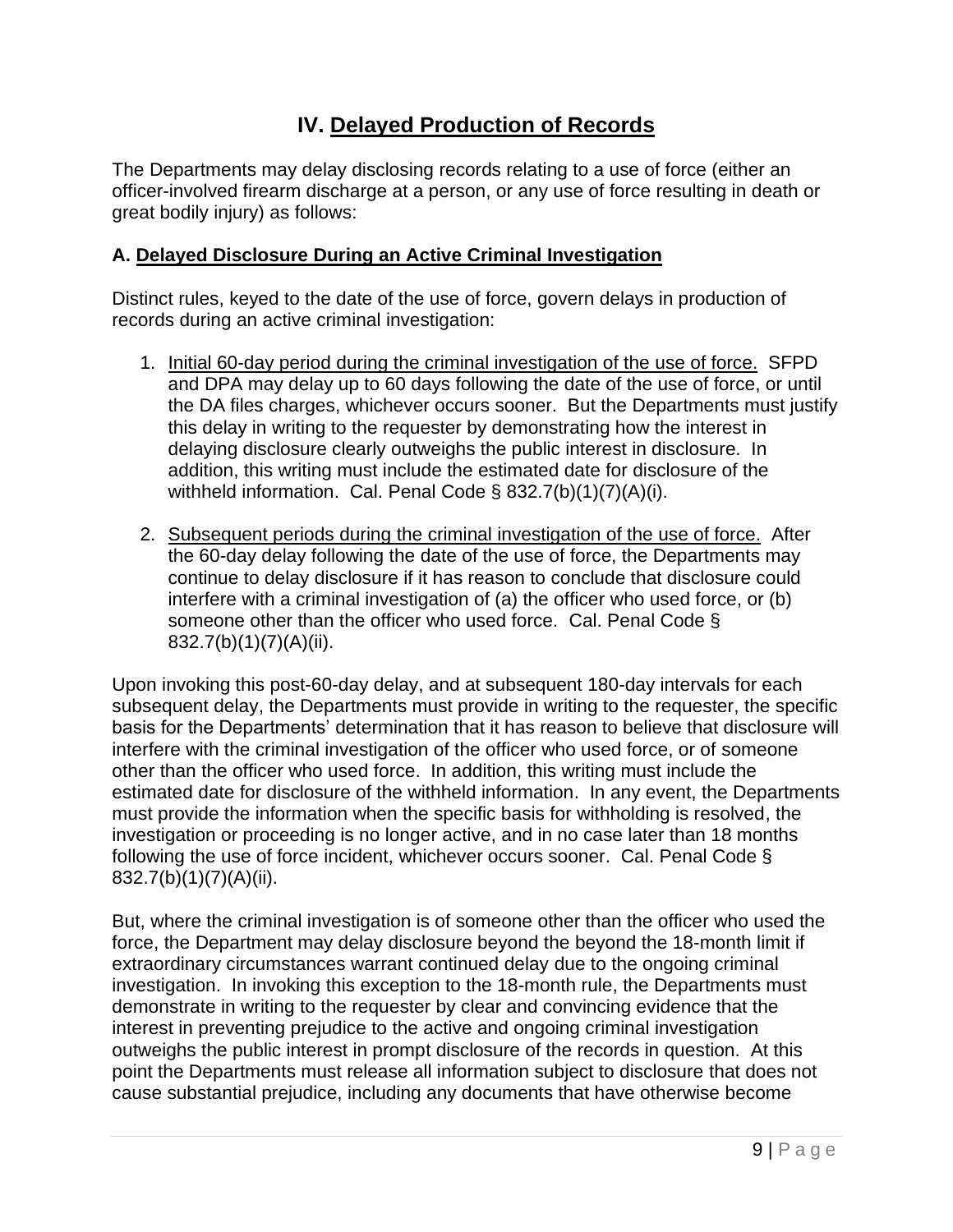available. Cal. Penal Code § 832.7(b)(1)(7)(A)(iii).

### **B. Delayed Disclosure after Criminal Charges Have Been Filed**

If criminal charges are filed related to the incident in which force was used, the Departments may delay disclosure of records or information until a verdict on those charges is returned at trial or, if a plea of guilty or no contest is entered, the time to withdraw the plea pursuant to Cal. Penal Code § 1018 has expired. Cal. Penal Code § 832.7(b)(1)(7)(B).

#### **C. Delayed Disclosure During an Administrative Investigation.**

The Departments may withhold disclosure of records or information until the Departments determine whether a policy violation occurred, but no longer than 180 days after the date of the discovery of the use of force or allegation of use of force by a person authorized to initiate the investigation, or 30 days after the close of any related criminal investigation, whichever is later. Cal. Penal Code § 832.7(b)(1)(7)(C).

# **V. Coordination**

The Commission and the Departments have independent obligations to produce documents in their possession in response to CPRA requests. In situations where there are concurrent investigations and SFPD, DPA, and the Commission have identified potentially responsive records to a public records request for disclosure of S.B. 1421 documents, the Commission and the Departments should meet and discuss coordinating the release of records for efficiency purposes.

There may be situations where only the Commission or SFPD has the information needed to determine if records should be disclosed, such as whether specific allegations were "sustained." In those cases, the Commission and the Departments must work together. To the maximum extent possible, the Departments shall ensure redactions to public records requests are consistent among the Commission and the Departments. However, the Commission expects each Department to exercise its independent judgment for matters that require the exercise of discretion.

If there is disagreement between the Departments or the Commission with respect to a legal issue, the Commission and the Departments will seek the advice of the City Attorney's Office. But where that office advises that the decision to disclose requires an exercise of judgement each agency must exercise its own independent discretion.

# **VI. Appeal Process**

In cases where a requestor asks to appeal the Commission or Departments' decision regarding the scope of the released records, or the notification of no responsive